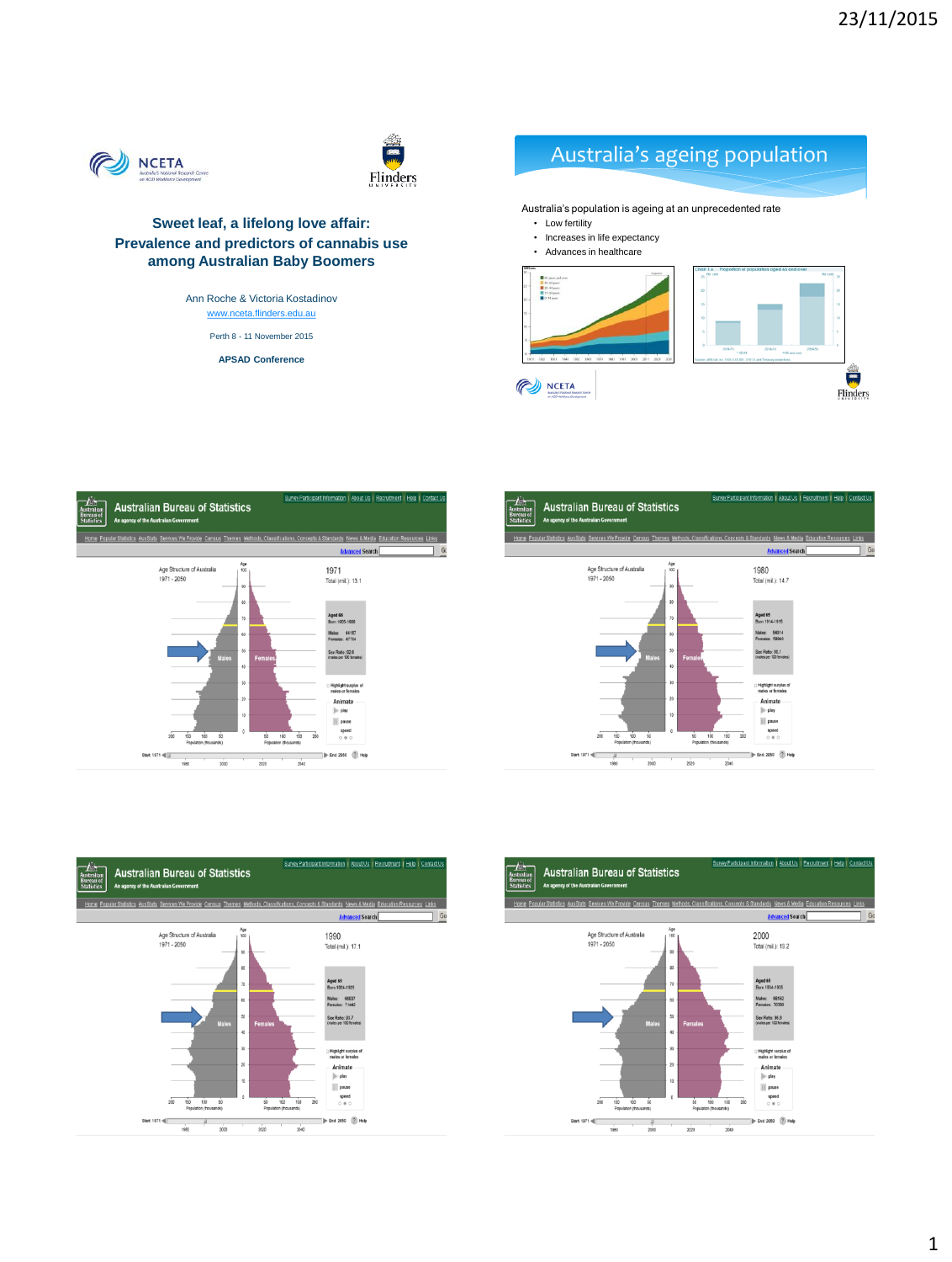







#### Politics of ageing

Growing interest in healthy ageing and wellbeing

Ageing not seen as a disease state nor inevitable degenerative process (restorative health)

But….

Propensity to:

- Pathologise
- Problematise
- Patronise and hold paternalistic attitudes
- Stigmatise





## Risks of substance use

Older people more vulnerable to adverse effects of cannabis (and other drugs)

- $\triangleright$  Reduced capacity to metabolise/distribute/excrete substances
- $\triangleright$  Pre-existing physical/psychological conditions
- Use of other prescribed drugs

NCETA

**Increased risk of poor physical, mental, and social outcomes**



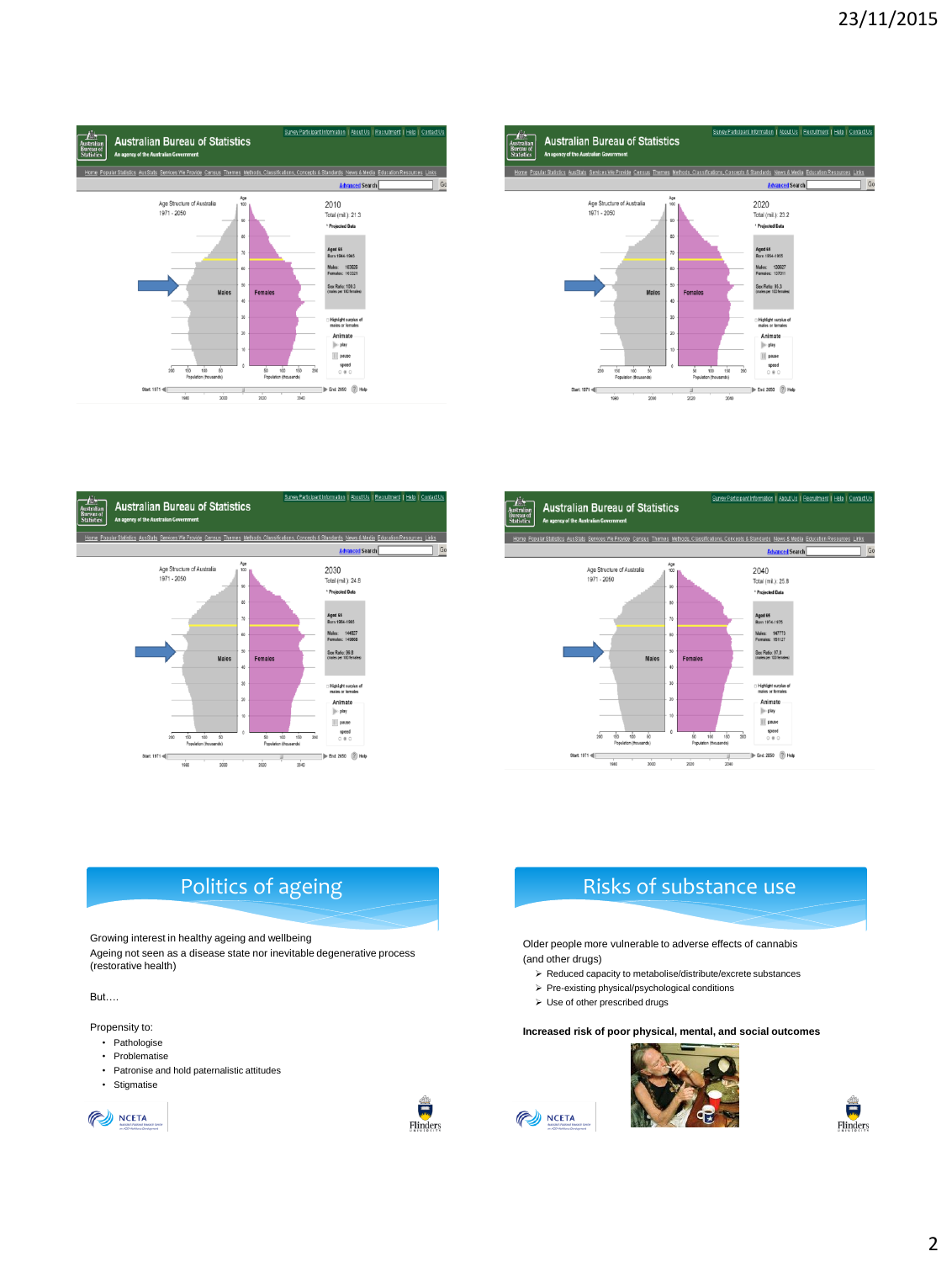- Number of older people with substance use problems expected to double by 2020
- 15% of aged care clients have drug-related morbidities
- Illicit drug use costs aged care services \$6M annually





 $\frac{1}{2}$ Flinders

## Cost of substance use Changing patterns of cannabis use

Despite decreases in other age groups, cannabis use among older Australians appears to be increasing



#### Reasons for cannabis use Research questions

Possible explanations for high rates of cannabis use among older Australians:

- $\triangleright$  Higher absolute numbers of older people
- $\triangleright$  More liberal attitudes towards drug use than previous cohorts
- Greater disposable income than previous cohorts
- > Healthier ageing → little incentive to change previously unproblematic use
- > "Quick fix" culture

- What are the patterns of cannabis use among older Australians?
	- $\triangleright$  How many older Australians use cannabis?
	- > How frequently do older Australians use cannabis?
	- How many start using for the first time aged 50+ years?
- What demographic characteristics predict use?
- How have these patterns changed over the past decade?









鲁

Flinders

### Method

- Secondary analyses of National Drug Strategy Household Survey data
- 2 time points (2004 & 2013)
- Variables of interest:
- $\triangleright$  Age  $\triangleright$  Self-reported health
- > Cannabis use > Psychological distress
- $\triangleright$  Other drug use  $\triangleright$  Marital status
- $\triangleright$  Alcohol consumption  $\triangleright$  Rurality
- > Smoking status > Number of people in household
	- Retirement status
- Analyses:  $\triangleright$  Frequencies
	- > Logistic regression
- **PO NCETA**



#### Results: Recent use

#### **Proportion of recent users:**

| Used cannabis in past 12<br>months                | $2004(n=7127)$ | $2013(n=7506)$ |
|---------------------------------------------------|----------------|----------------|
| 50-59 years                                       | 3.2%           | 7.3%           |
| 60-69 years                                       | 0.5%           | 2.0%           |
| $70+$ years                                       | 0.0%           | 0.3%           |
| All aged 50+                                      | 1.5%           | 3.6%           |
| All differences between years significant (p<.05) |                |                |
| on 400 Min44 one Deadwayers                       |                |                |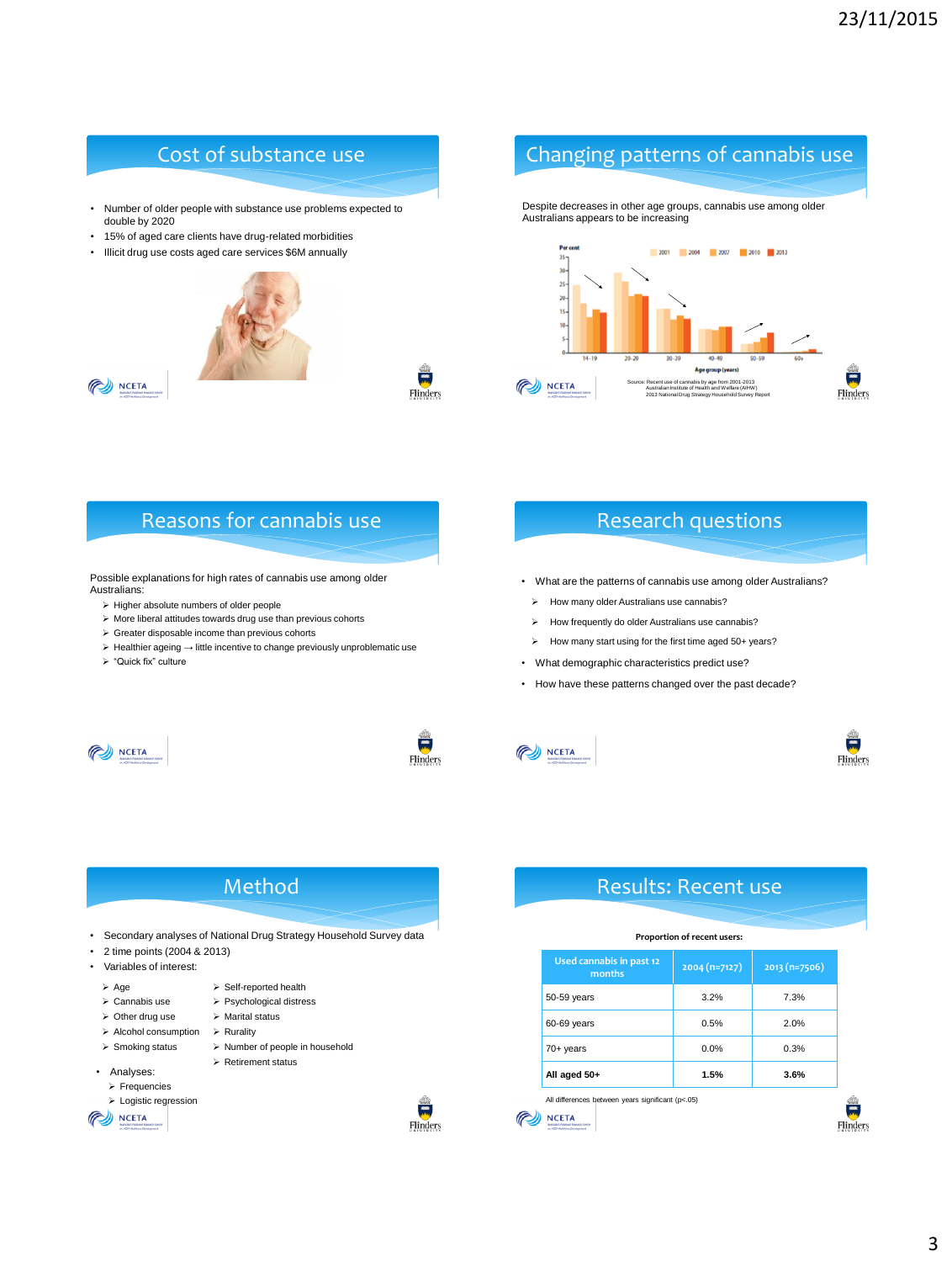| <b>Results: Frequent use</b>                                                                             |       |       |  |
|----------------------------------------------------------------------------------------------------------|-------|-------|--|
| Proportion of recent users who use frequently:                                                           |       |       |  |
| Use cannabis at least<br>monthly                                                                         | 2004  | 2013  |  |
| 50-59 years                                                                                              | 51.3% | 56.2% |  |
| 60-69 years                                                                                              | 46.8% | 55.1% |  |
| $70+$ years                                                                                              | 50.5% | 54.6% |  |
| All aged 50+                                                                                             | 50.9% | 56.0% |  |
| (Significance testing not conducted due to small sample sizes)<br><b>JCFTA</b><br>on 400 Moddays Goodway |       |       |  |

Results: Regression (2013 data)

**Retired** n.s. n.s. n.s. n.s. n.s. n.s.

**Healthy h.s. compared in the mealthy** in the mean in the mean in the mean in the mean in the mean in the mean in the mean in the mean in the mean in the mean in the mean in the mean in the mean in the mean in the mean i Psychologically distressed n.s. n.s. n.s. n.s. n.s. n.s. Live alone **n.s.** n.s. n.s. n.s. n.s. n.s.

 $0.46$ <br>(0.35-0.62)

 $2.91$ <br>(2.33-3.64)

 $(2.87-5.36)$ 

Live in rural area n.s. and n.s. h.s.

Age 0.90 (0.88-0.92)

Smoker 4.45<br>
(3.55-5.58)

Married

Risky drinker

Use other drugs

**All 50+ 50-59 60-69 70+**

 $(0.91$  n.s.

 $(0.31$  n.s.

 $(1.15-2.74)$  n.s.

 $5.62$ <br>(3.59-8.78) n.s.

 $3.43$  n.s.<br>(1.84-6.36)

6.30 (1.70-23.37)

esternational en de la proportation de la proportation de la proportation de la proportation de la proportation de la proportation de la proportation de la proportation de la proportation de la proportation de la proportat

2.37  $(1.50-3.76)$ 

0.95 (0.91-0.99)

0.51 (0.37-0.71)

3.13 (2.41-4.07)

4.01 (3.01-5.24)

4.15 (2.85-6.03)

## Results: Age of first use

#### **Proportion of recent users who used for the first time aged 50 or over:**

| All aged 50+                                 | 5.1%  | 2.0%  |
|----------------------------------------------|-------|-------|
| $70+$ years                                  | 30.8% | 15.4% |
| 60-69 years                                  | 10.8% | 4.6%  |
| 50-59 years                                  | 2.6%  | 0.3%  |
| <b>First used cannabis</b><br>aged 50+ years | 2004  | 2013  |

NCETA



- Increasing numbers of older Australians
	- $\triangleright$  Using more cannabis Using cannabis more frequently
	-
- Patterns of use vary by age
- Other substance use strongest predictor of cannabis use (at all ages)
- Increased risk of poor health and wellbeing



Flinders

鲁

Flinders





#### Treatment demand

Increasing cannabis use among older Australians will (and already is) result in greater treatment demand





Practitioners often reluctant to discuss drug use with older clients

- Lack of awareness/skills
- $\triangleright$  Reluctance to ask embarrassing questions
- $\triangleright$  Attributing symptoms of problematic use to ageing
- $\geq$  Belief that older people are "too old to change"